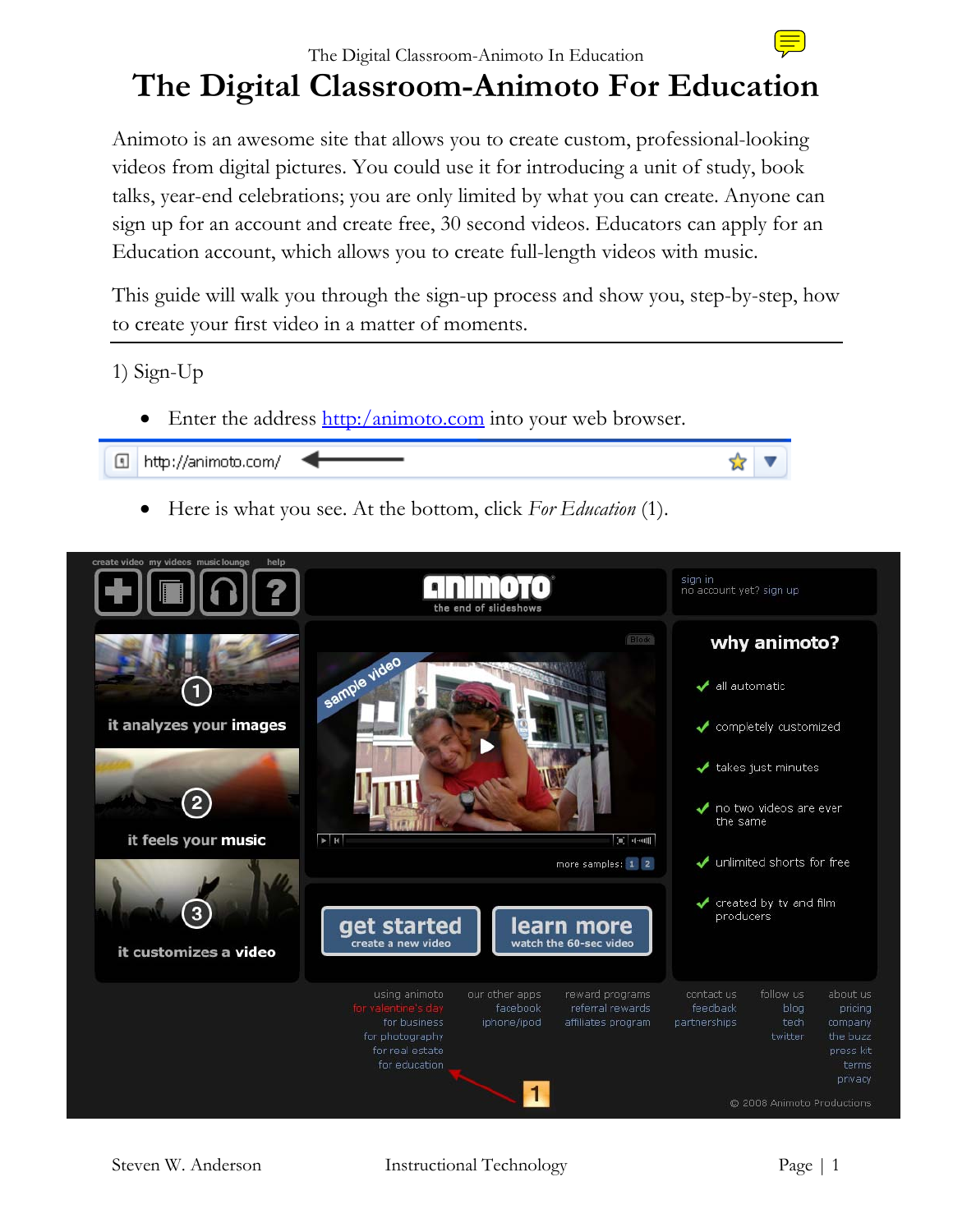• If you want to learn more about the site click *Learn More* (1). If you are ready to sign-up click *Sign-Up* (2).



• On The Sign-Up page fill out the required information. Be sure to use your school email address. (This is how they verify you are an educator.) It normally takes 24 hours for them to get back to you so be patient.

| <b>MOTO</b> FOR EDUCATION<br>$\mathbf{q}$                                                                                                                                     |                 |                                  |         |                   |  |  |
|-------------------------------------------------------------------------------------------------------------------------------------------------------------------------------|-----------------|----------------------------------|---------|-------------------|--|--|
|                                                                                                                                                                               | OVERVIEW        | CASE STUDIES                     | SIGN UP | <b>LEARN MORE</b> |  |  |
| Sign Up<br>Get started with Animoto in the classroom today!                                                                                                                   |                 |                                  |         |                   |  |  |
| Name                                                                                                                                                                          |                 |                                  |         |                   |  |  |
| Your School Email                                                                                                                                                             |                 | (no account yet? sign up first.) |         |                   |  |  |
| School                                                                                                                                                                        | (required)      |                                  |         |                   |  |  |
| Class website/blog: http://                                                                                                                                                   | (if applicable) |                                  |         |                   |  |  |
| Grade(s) that you teach:                                                                                                                                                      |                 |                                  |         |                   |  |  |
| Subject(s) that you teach:                                                                                                                                                    |                 |                                  |         |                   |  |  |
| $\blacksquare$ Sign me up for the quarterly email of Animoto case studies in the classroom<br>from Discovery Education's own Jim Hopton & Peggy Barger (aka JPeg)<br>Register |                 |                                  |         |                   |  |  |
| Questions? Contact us at education@animoto.com                                                                                                                                |                 |                                  |         |                   |  |  |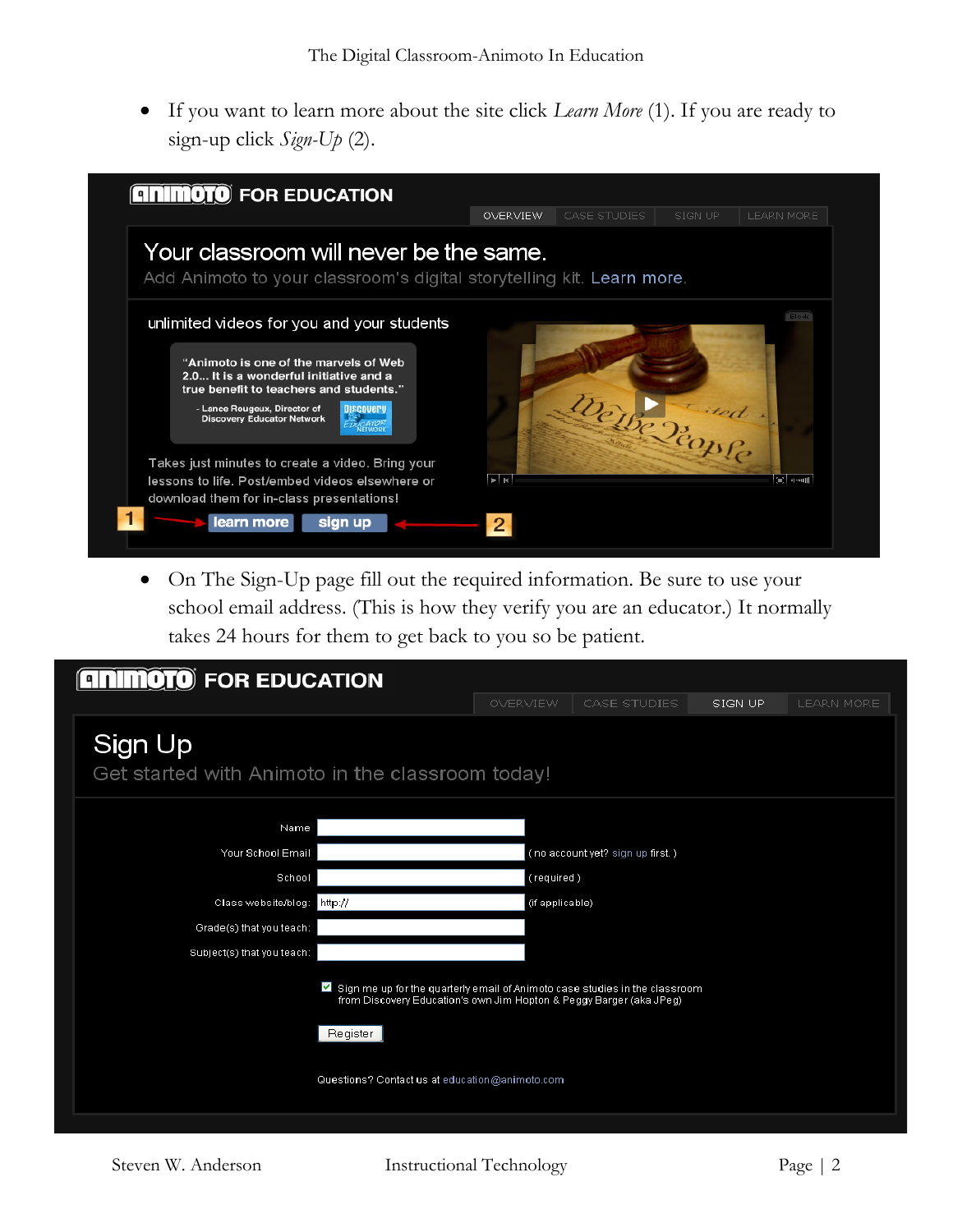While you are waiting for your account to be verified check out the tips on using Animoto in your classroom and also check out the case studies to see how others are using Animoto.

2) Using Your Account

• Once you receive your email from Animoto in Education, follow the instructions to register your account. Once you complete those instructions you can sign-in on the main site.

| the end of slideshows                                               |  |  |
|---------------------------------------------------------------------|--|--|
| Please sign in.<br>email<br>steven.anderson@stokes.k12.nc.us        |  |  |
| password<br>Remember me                                             |  |  |
| sign in                                                             |  |  |
| not registered yet? it's free.<br>forgot your password? click here. |  |  |
|                                                                     |  |  |
|                                                                     |  |  |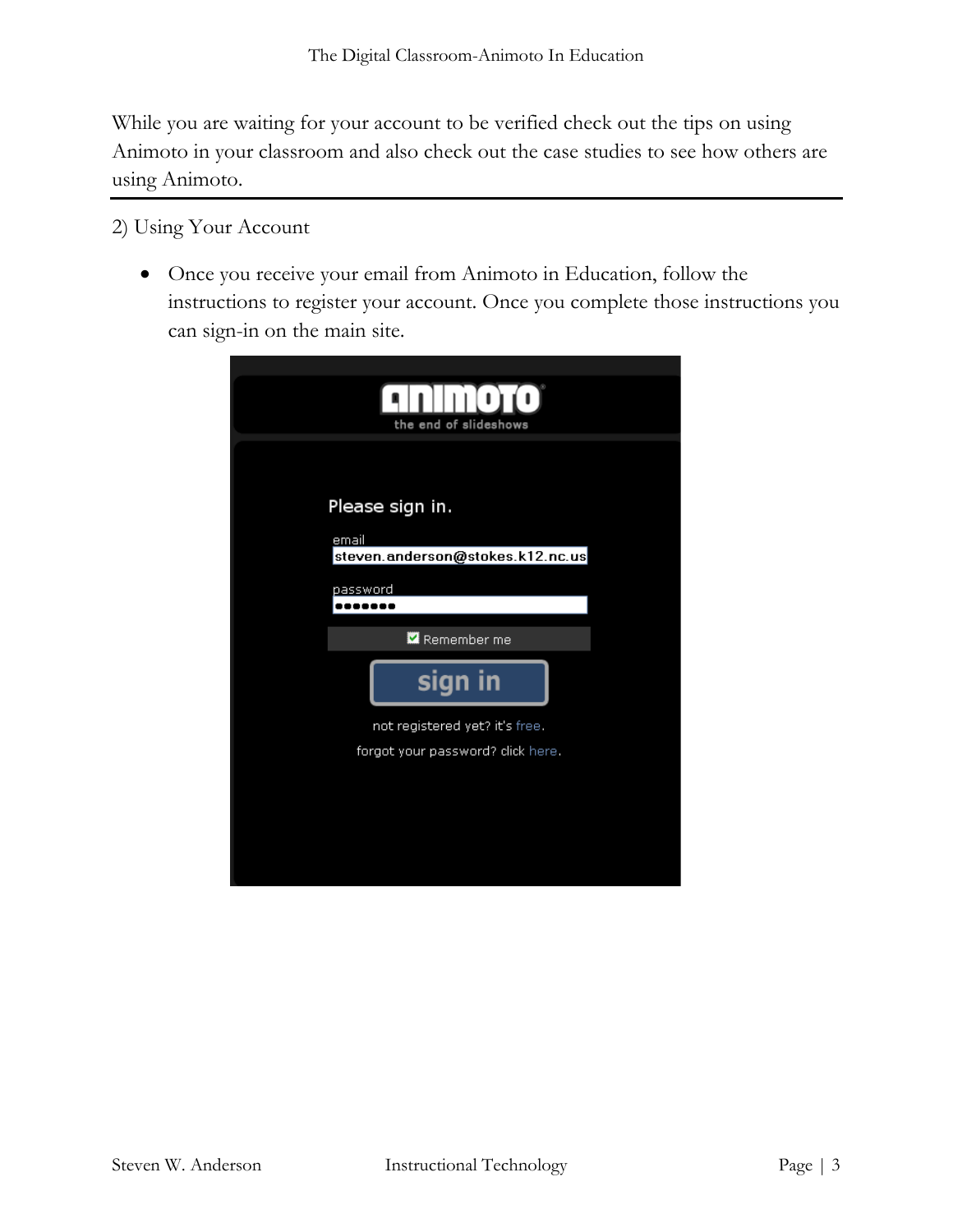- Here is what you will see:
	- 1) My Videos-Once you create videos this is where you will be able to view them. From here you can also remix videos and delete videos you have created.
	- 2) Create Video Button-Here is where you will go to create your video.
	- 3) Music Lounge-Animoto has a collection of Copyright Free music for you to choose from to add to your videos. You can preview the music you might want to add in the Lounge. (You will still have the opportunity to preview music when you create your video. The lounge allows you to preview without creating.)
	- 4) Help- Very good help documents if you get stuck.
	- 5) Information about your collection
	- 6) Videos From Friends-You can share your videos with friends who are also registered with Animoto. Right now you have one from your Friends at Animoto.

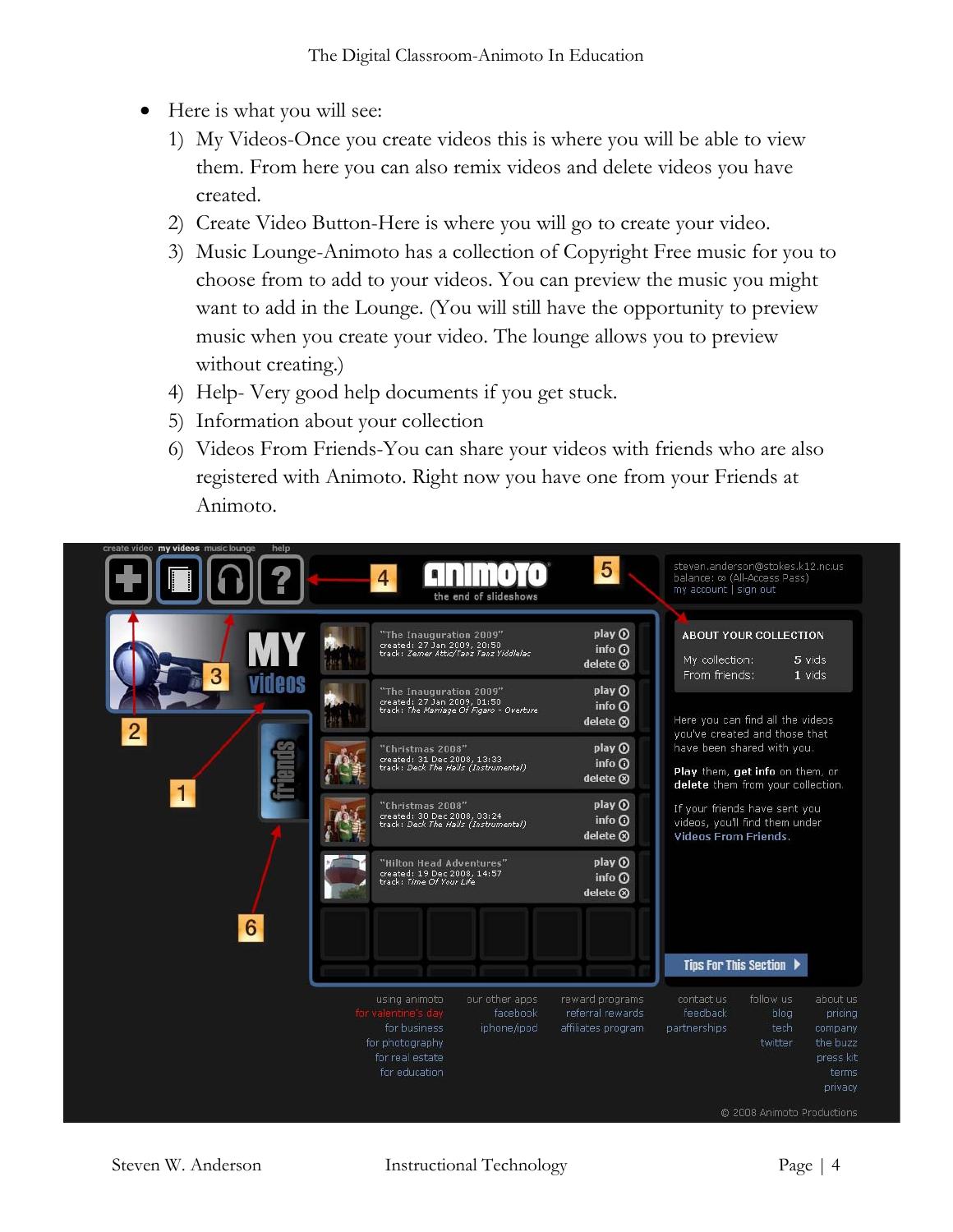- 3) Making Your First Video
	- Log into your account and click the *Create Video* button.



• First you need to decide what type of video you want to make, 30 seconds (12- 15 images max) or a full length. The type of video will depend on your images. Once you decide click the type you want to create. (The steps are the same for each type.)

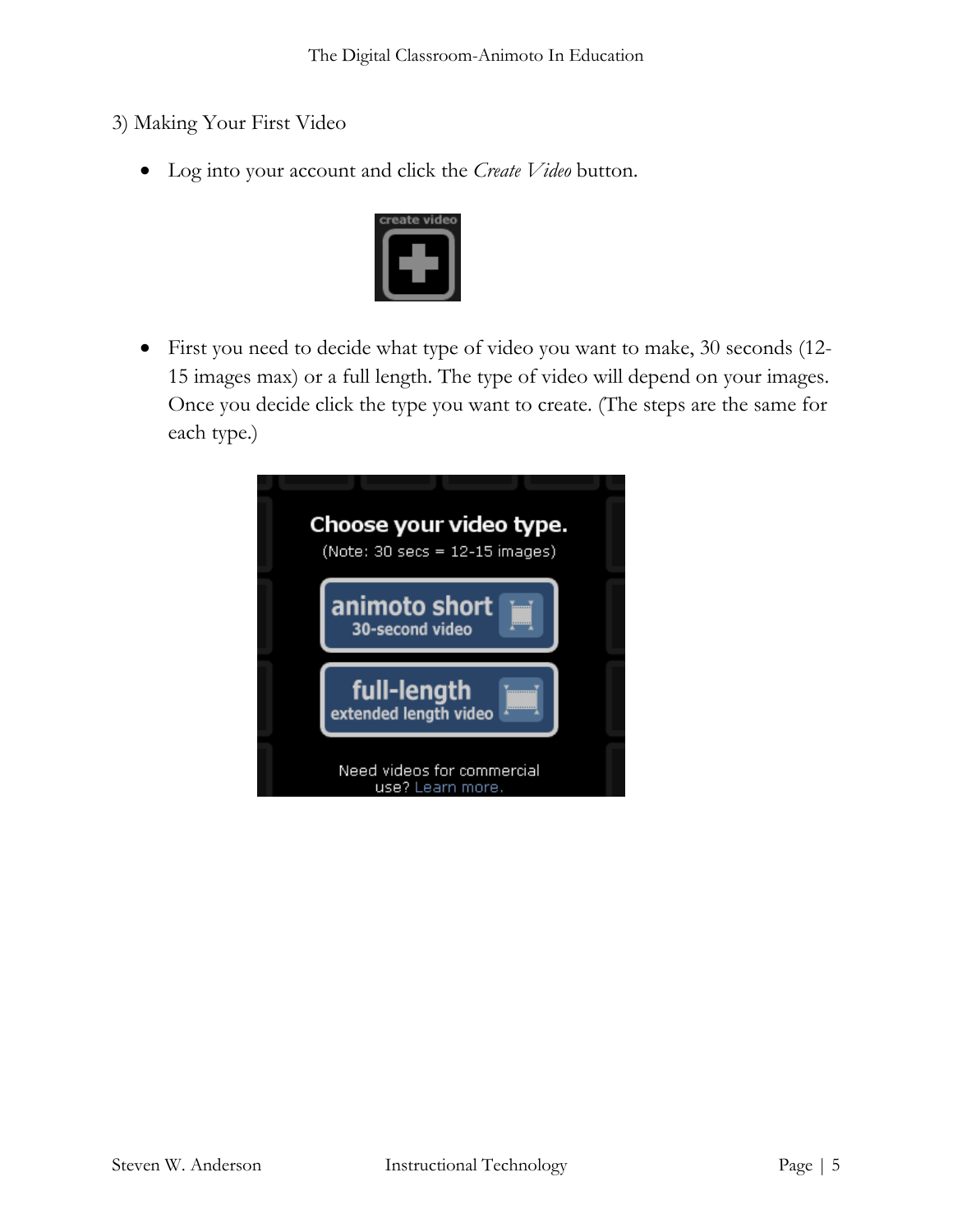- Next you will need to add images. You have three choices:
	- 1) Upload From Your Computer-If your pictures are saved on your computer choose this option. Browse to where the pictures are. Click the picture to add and press open. (Tip: You can choose more than one picture at once by holding the CTRL key and clicking the images you want to add. This will select them all at once and you only have to upload one time.
	- 2) Retrieve From Another Site-If you use Facebook, Flikr, Picasa, SmugMug or Photobucket, you can add images you have stored on those sites.
	- 3) Select From Our Collection-You can browse Animoto's collection of copyright free images that you can use in your video. This is good if you need to add some images to fill time or you need that perfect picture to make your video just right. Their collection is extensive and changes with the seasons.



Tip: What is really awesome with this program is you can do all three of those to get images into your video. And you can go back as many times as you need to add more images.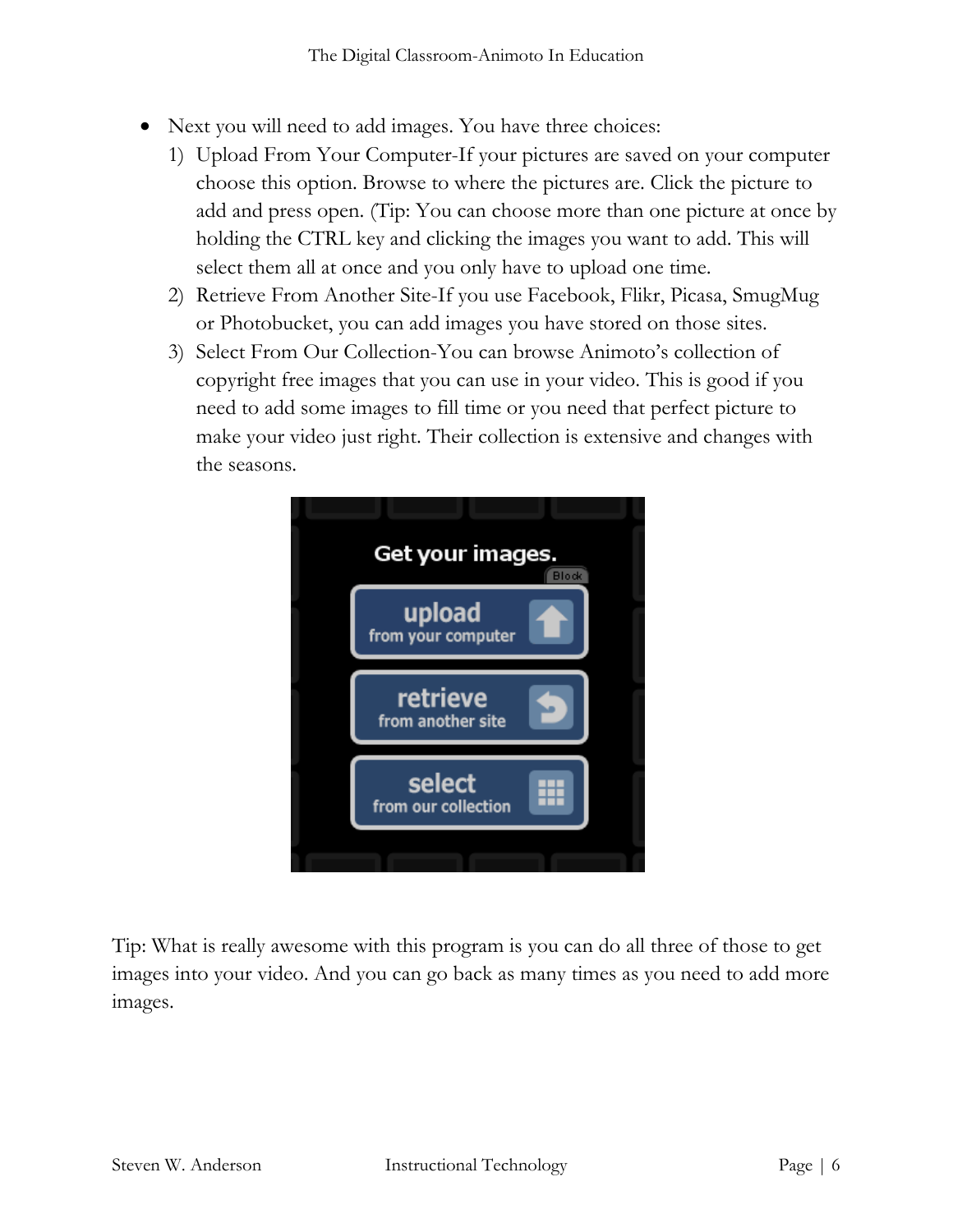• If you choose to upload your pictures from your computer you will see the upload window. Depending on the number and size of the images to upload, and the speed of your connection it can take anywhere from 2 minutes to an hour.

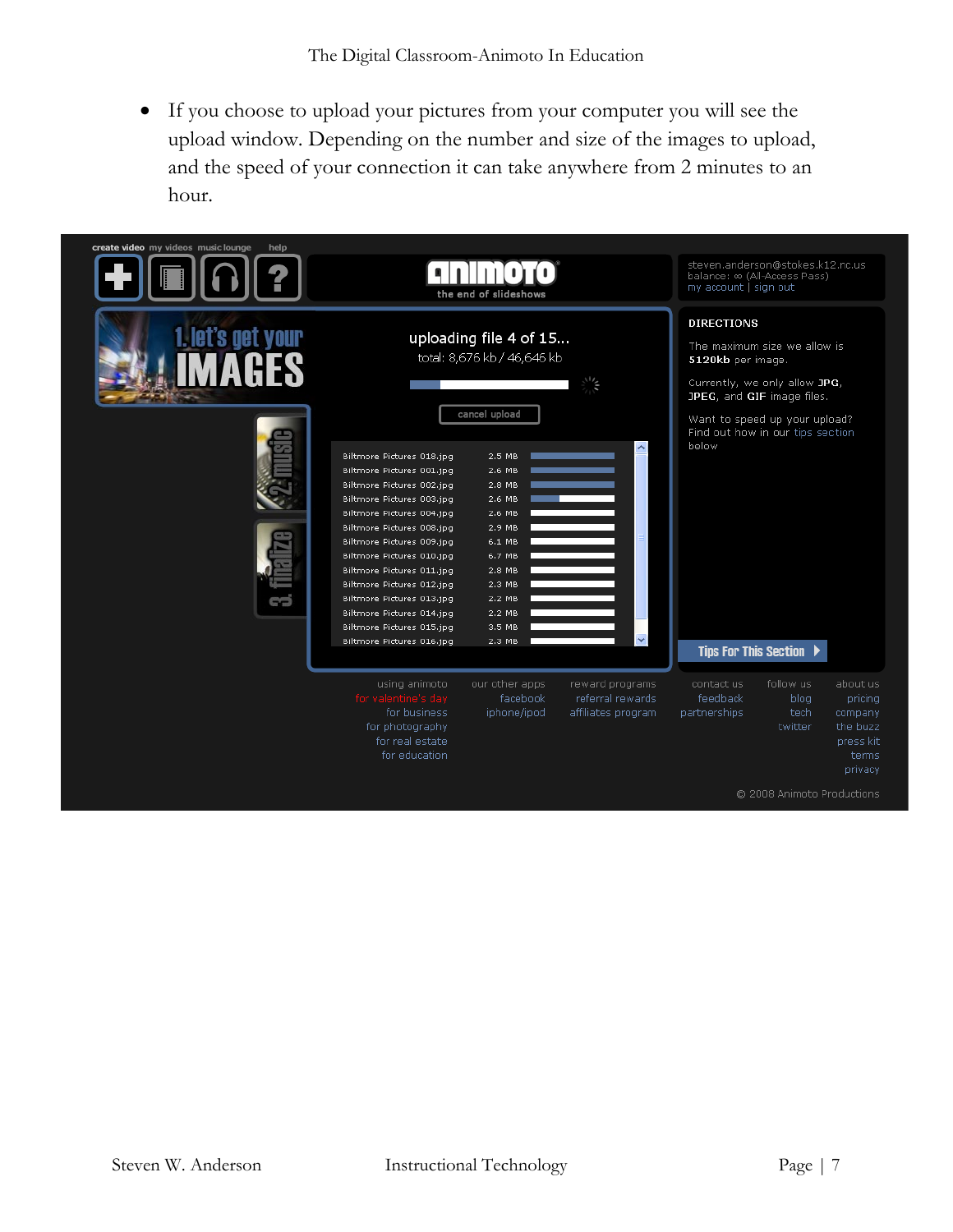- Here I have upload some pictures from my trip to NCCAT on the coast. There are several things you can do at this point.
	- 1) Upload More Pictures
	- 2) Add Text-This is great for title slides or any other information you might want to include before or after an image. (Remember you don't control timing so consider this if you want to include lots of text.)
	- 3) Rotate-If you have an image you need to rotate simply click it and click the *Rotate* button until it is the way you want it.
	- 4) Spotlight-This highlights images in your show. (A really cool added effect for those special images.
	- 5) Delete-If you need to delete an image select it and click *Delete*.
	- 6) Continue-This takes you to the next portion of the video making.

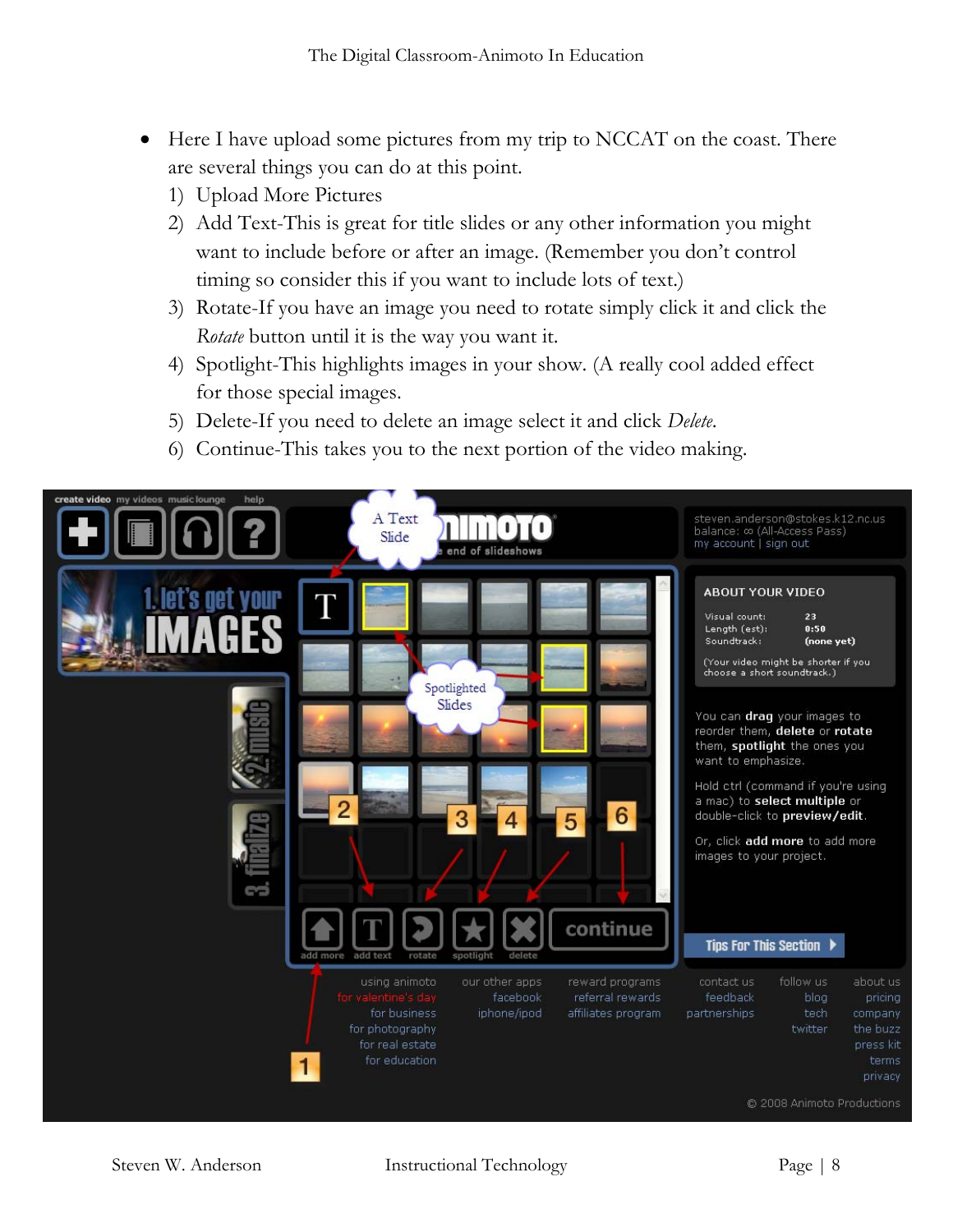• Adding Music- Once you have your images the way you want them click *Continue* to add music. You have two choices. You can add copyright free music to your images by using the Animoto library or you can add your own music from your collection. (The music must be in mp3 format.) For teachers, the best thing to do is use the Animoto collection.



• The Animoto collection is extensive and has 11 different genres to choose from. Find your genre and then browse the music.

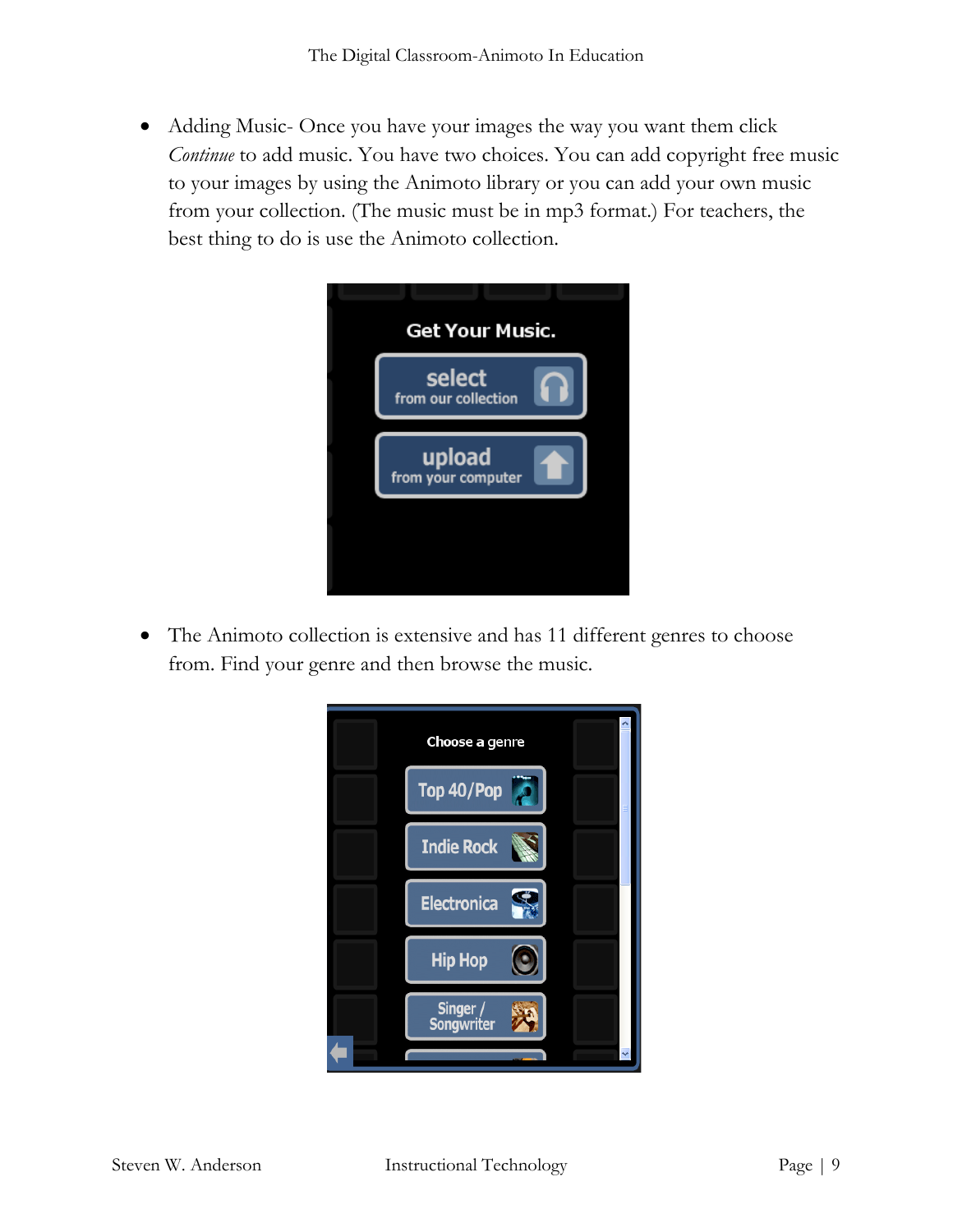• You can preview any song by pressing the *Play* button (1) next to the song you want to hear. Information about the song is shown on the right (2). When you are ready, press the *Select* button (3) next to the song you want to be put in your video.

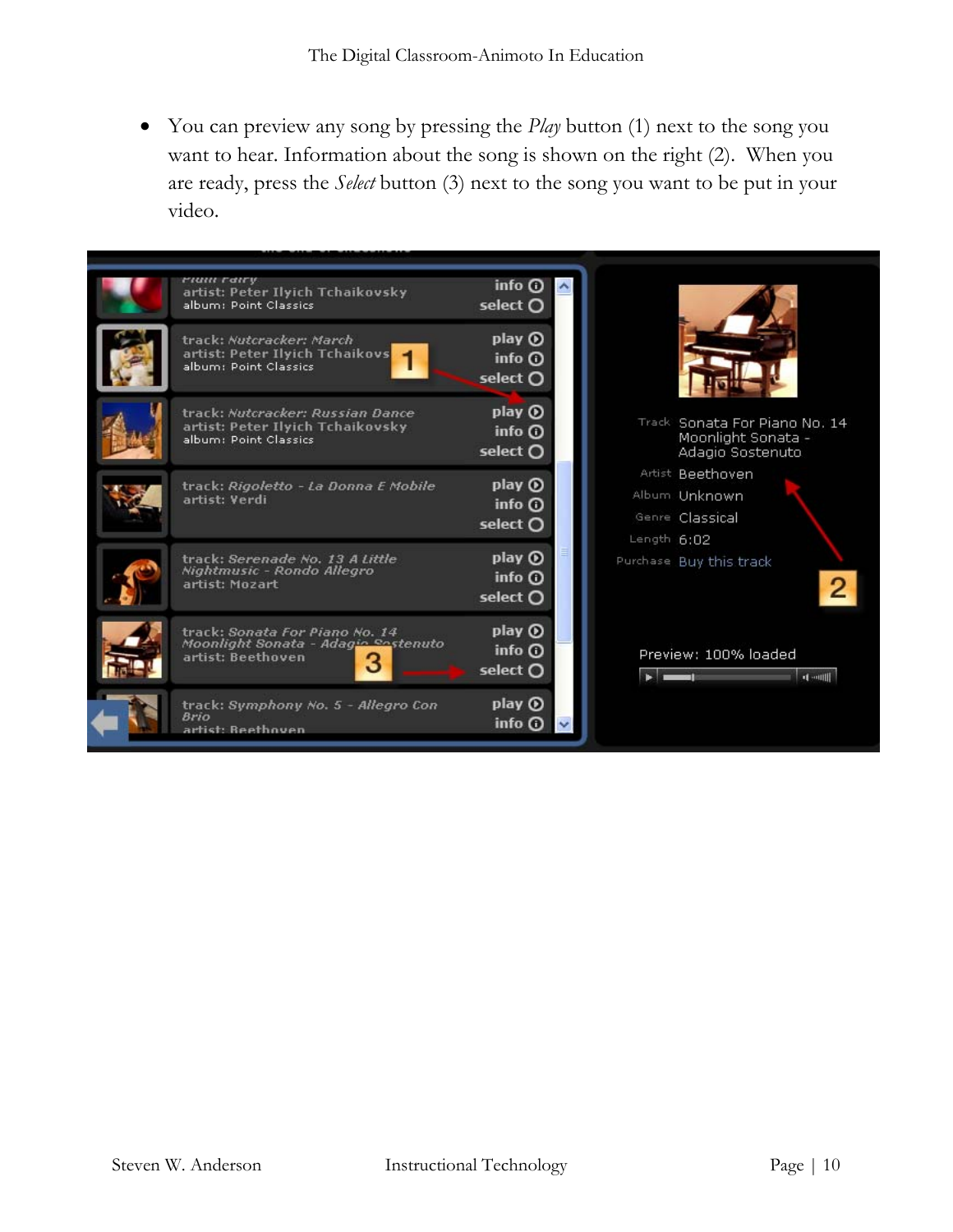• Once you have made your selection you will give the opportunity to preview again. If it is what you want *Save and Continue*. If you want to change you can go back and choose another track.

| Soundtrack info.                                    |                         |  |  |
|-----------------------------------------------------|-------------------------|--|--|
| Title                                               | Sonata For Piano No. 14 |  |  |
| Artist                                              | Beethoven               |  |  |
| (These will be used in the video credits.)<br>Start |                         |  |  |
| point                                               | (press play to select)  |  |  |
|                                                     | save<br>& continue      |  |  |
|                                                     | change<br>soundtrack    |  |  |
|                                                     |                         |  |  |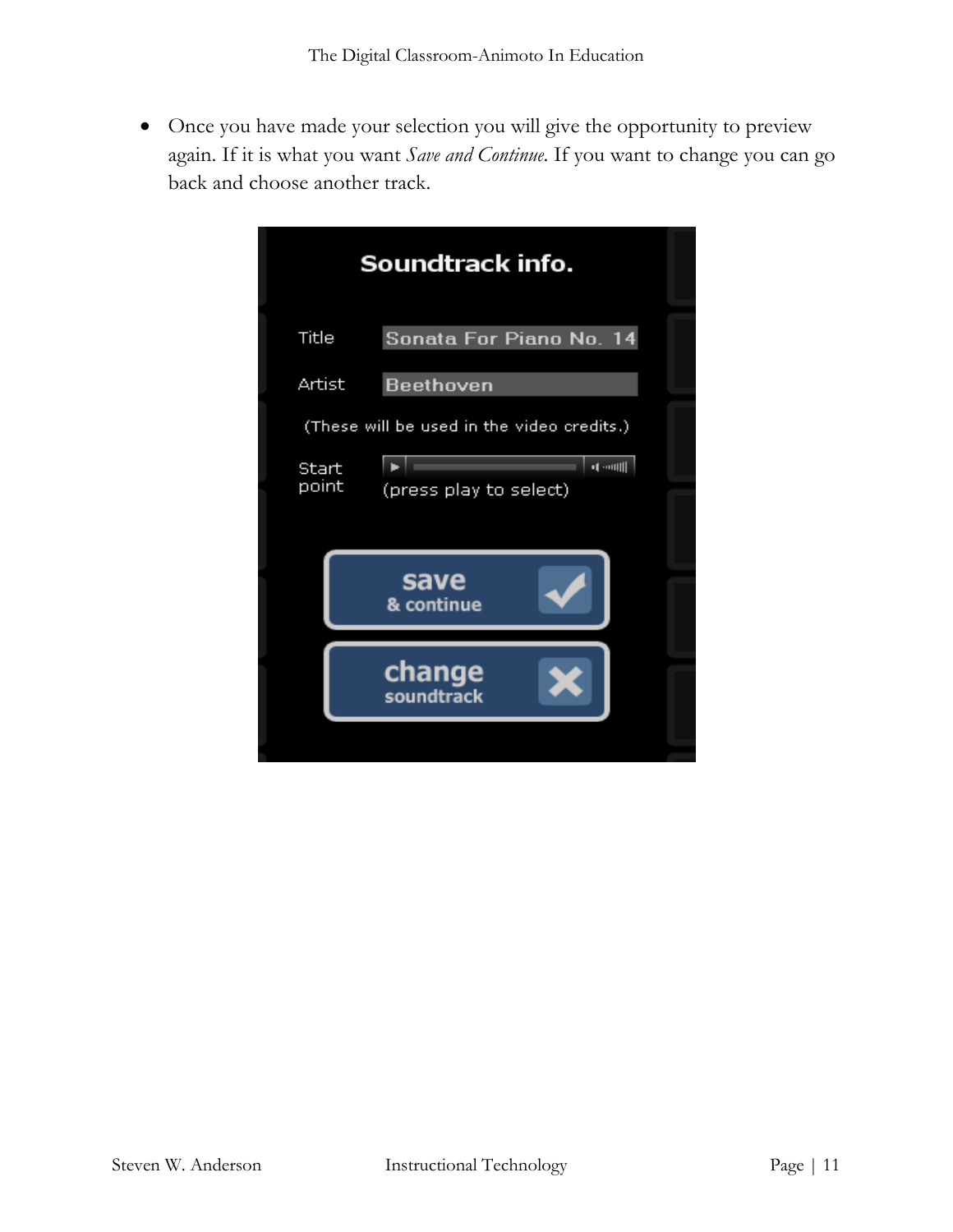• Once you have added your images and picked your music you are ready to Finalize. Here you can choose which type of video you want to make (30 sec/Full Length). Animoto decides how long it should be based on the number of images but you can change it here. You can also control the image pacing and choose the picture you want as the cover of your video. When ready click *Continue*.

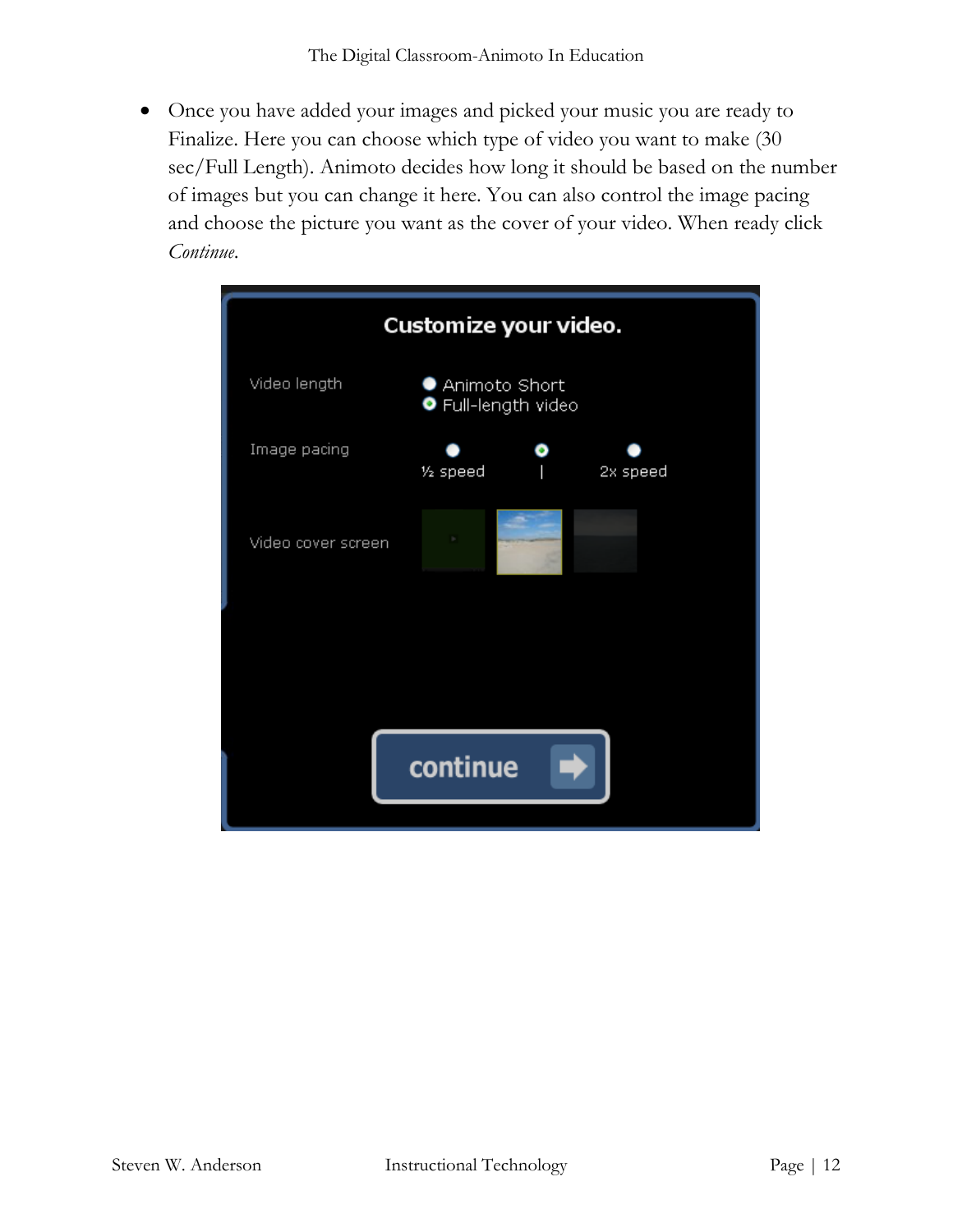• Enter a Title and Description for your video. At this point you can still go back and change anything you think you need to. Once you are ready click *Create Video*.

|               | <b>Enter Video Info.</b>              |
|---------------|---------------------------------------|
| Title         | <b>The Carolina Coast</b>             |
| Description   | Random pictures from the NC<br>Coast. |
| Producer name | Steven Anderson<br>create video       |
|               |                                       |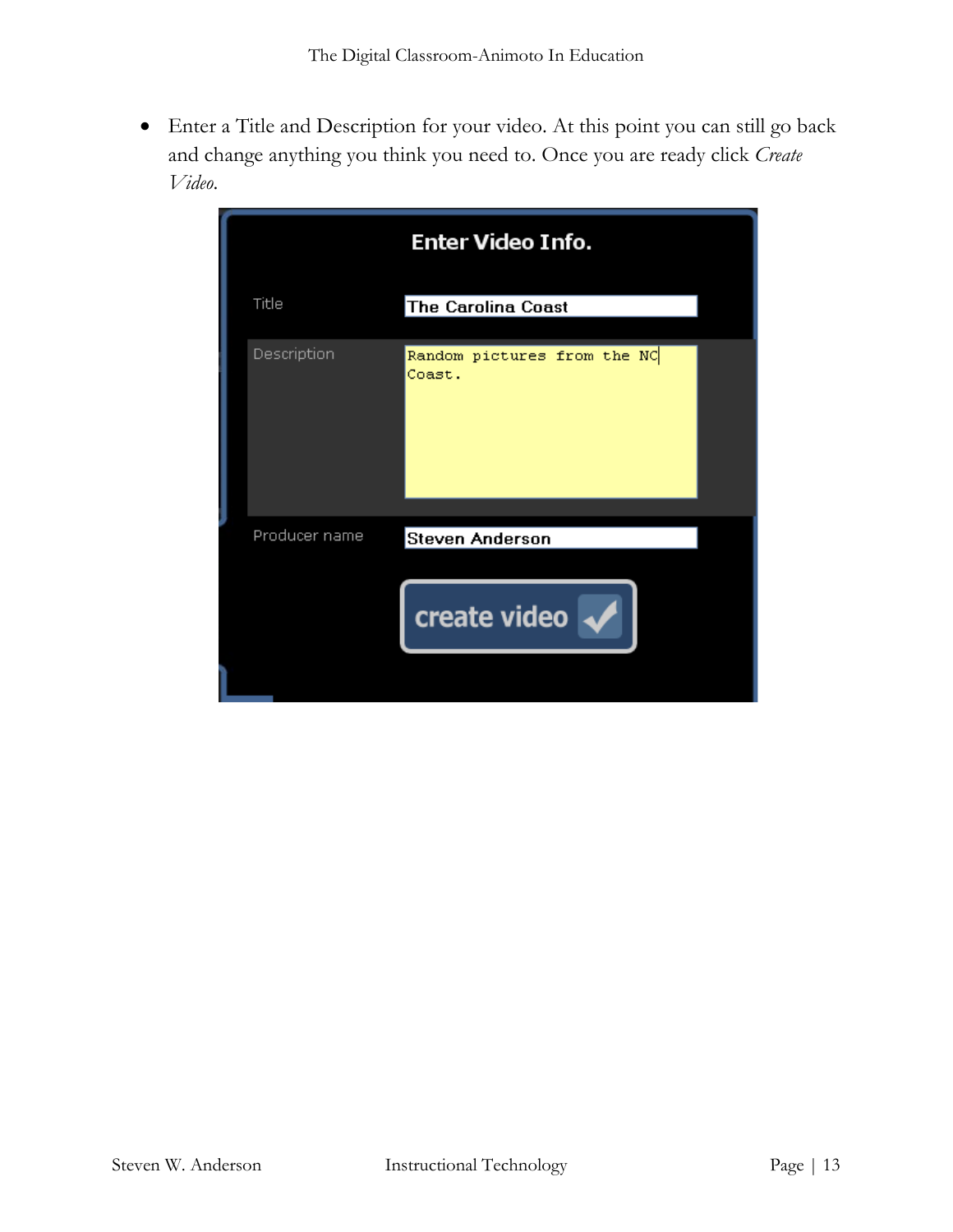• Depending on the number of images videos take anywhere from a few minutes to an hour to produce. You can follow the progress on this page. You will also receive an email telling you your video is done.